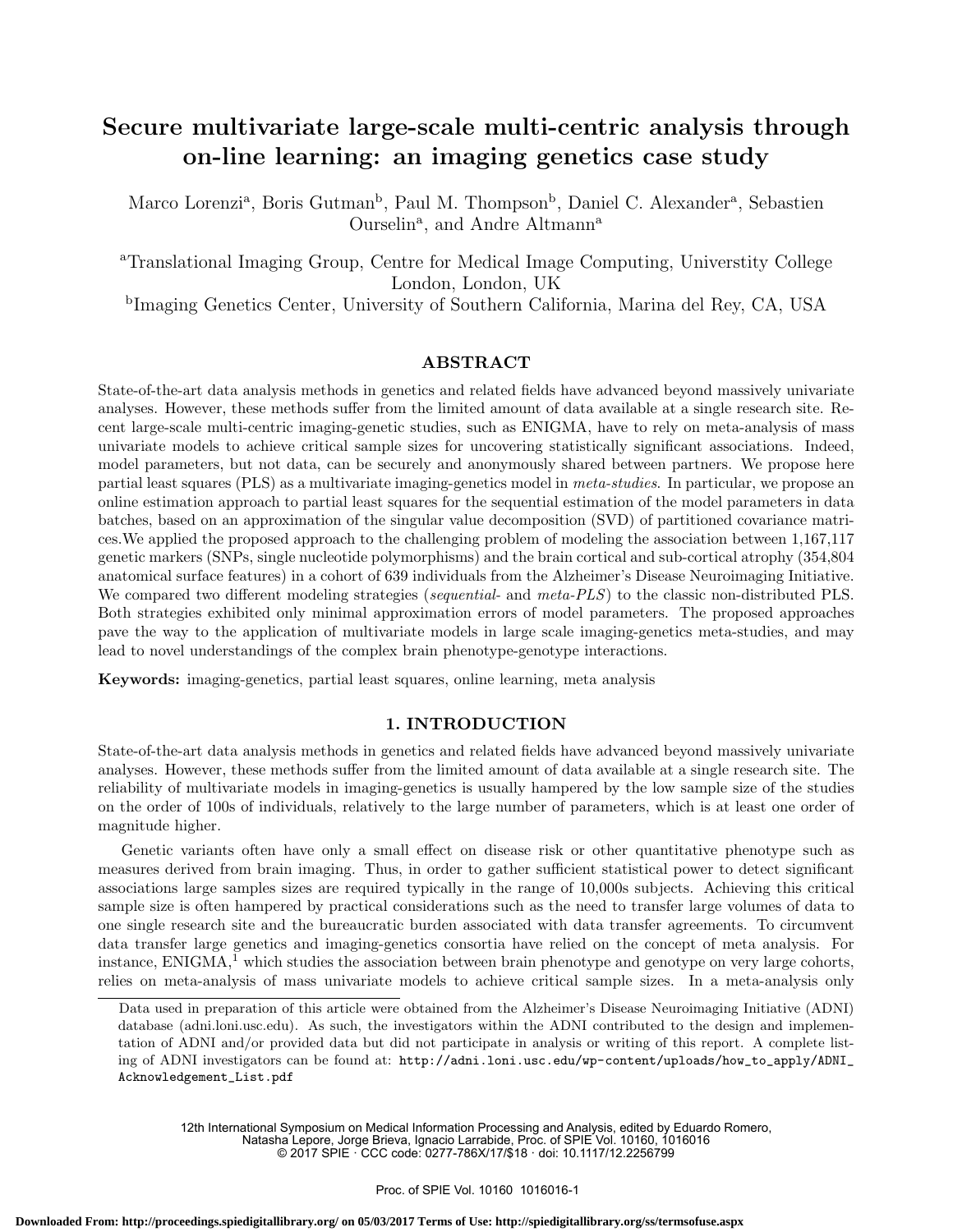the results of a statistical test (i.e., p-value, effect size, standard error, sample size) are shared, but not the individual-level data. In this way, model parameters, but not data, can be securely and anonymously shared between partners. Indeed, meta-analysis represents the standard paradigm of modern large-scale clinical research projects, involving research and medical institutions with different data sharing policies and restrictions. Thus far, meta-analysis has been applied only to classic univariate associate tests. Hence, the development of powerful multivariate modeling approaches within a meta-analysis context is an impelling need to better model the complex brain phenotype-genotype interactions in very large cohorts. We propose here partial least squares (PLS) as a multivariate imaging-genetics model in meta-studies. In particular, inspired by early works on recursive partial least squares<sup>2</sup> we propose a novel iterative approach to PLS for the sequential estimation of the model parameters in data batches, based on the approximation of the singular value decomposition (SVD) of partitioned covariance matrices.

We propose two different meta-modeling strategies for parameter estimation and cross-validation, which are compliant with the anonymity restrictions: 1) the PLS model parameters are transmitted and updated by each centre sequentially (sequential-PLS), and 2) the PLS model parameters are independently estimated by each centre and subsequently merged (meta-PLS). While both strategies are asymptotically equivalent, their degree of approximation depends on the batch sample size, and on the number of latent components. We applied the proposed strategies to the challenging problem of modeling the multivariate association between 1,167,117 genetic markers (SNPs; single nucleotide polymorphisms) and the brain cortical and sub-cortical atrophy (354,804 anatomical surface features) in a cohort of 639 individuals from the Alzheimer's Disease Neuroimaging Initiative (ADNI). We compared sequential- and meta-PLS to the classic non-distributed PLS, assessing agreement in model parameters. Both strategies exhibited only minimal approximation errors.

The proposed approaches pave the way to the application of multivariate models in large scale imaginggenetics meta-studies, and may lead to novel understandings of the complex brain phenotype-genotype interactions.

# 2. PLS FOR THE ANALYSIS OF MULTIMODAL FEATURES IN MEDICAL IMAGING

This section introduces notations and the theoretical context of PLS. Let  $\mathbf{X} = \{x_i\}_1^{N_{sub}}$  and  $\mathbf{Y} = \{y_i\}_1^{N_{sub}}$  be *n\_subjects*  $\times$  *n\_features* observation matrices of features  $x_i \in \mathbb{R}^n$  and  $y_i \in \mathbb{R}^m$  for  $N_{sub}$  individuals.

PLS is a standard approach for modeling the joint variation between  $X$  and  $Y$ , and is classically formulated through the decomposition of the matrices  $X$  and  $Y$  by means of linear mappings u and v. The mappings are optimised in order to maximise the covariance between the projections,  $Xu$ , and  $Yv$ .

Among the several versions of  $PLS$ ,  $3-7$  we focus here on the symmetric formulation of PLS computed through the SVD of the cross-covariance matrix  $XY' = UWV'$ . This approach has been inspired by the analysis of principal modes of variability in neuroimaging data<sup>8</sup> and has been popularized in the field of neuroimaging in the seminal works,<sup>5,6</sup> for the study of positron emission tomography (PET) and functional magnetic resonance images (fMRI) through the analysis of the associated eigen-modes of intensity variation.

The first k eigen-modes  $\mathbf{U}' = {\mathbf{u}_i}_{i=1}^k$  and  $\mathbf{V}' = {\mathbf{v}_i}_{i=1}^k$  provide a low-dimensional representation of the main correlation modes between  $X$  and  $Y$ , where the relative components weights are informative of the relevance of specific features in explaining the overall variation. In spite of the apparently prohibitive computational cost of the SVD of the large covariance matrix  $XY'(n_f$ features $_X \times n_f$  features $_Y$ ), Worsley and colleagues showed that the main eigen-modes of variation can be derived from the solution of the eigen-problem associated to the usually smaller  $(n\_subjects \times n\_subjects)$  matrix  $\mathbf{XX'YY'}$ .<sup>9</sup> Thanks to this contribution it has been shown that PLS can be successfully employed in the modeling of high-dimensional functional and structural brain connectivity,<sup>9</sup> as well as of the joint variation between brain structure and function,<sup>10</sup> and between imaging and genetic data.<sup>11,12</sup>

#### 3. SVD-PLS IN LARGE-SCALE MULTI-CENTRIC STUDIES

In this section we propose a novel approach to PLS within an online-learning framework. We assume that the set of observations is partitioned in clusters  $C_l$ ,  $l = 1, \ldots, N_l$ , representing for instance different clinical centres, and we denote with  $\mathbf{X}_c$  and  $\mathbf{Y}_c$  the set of observations belonging to the cluster c.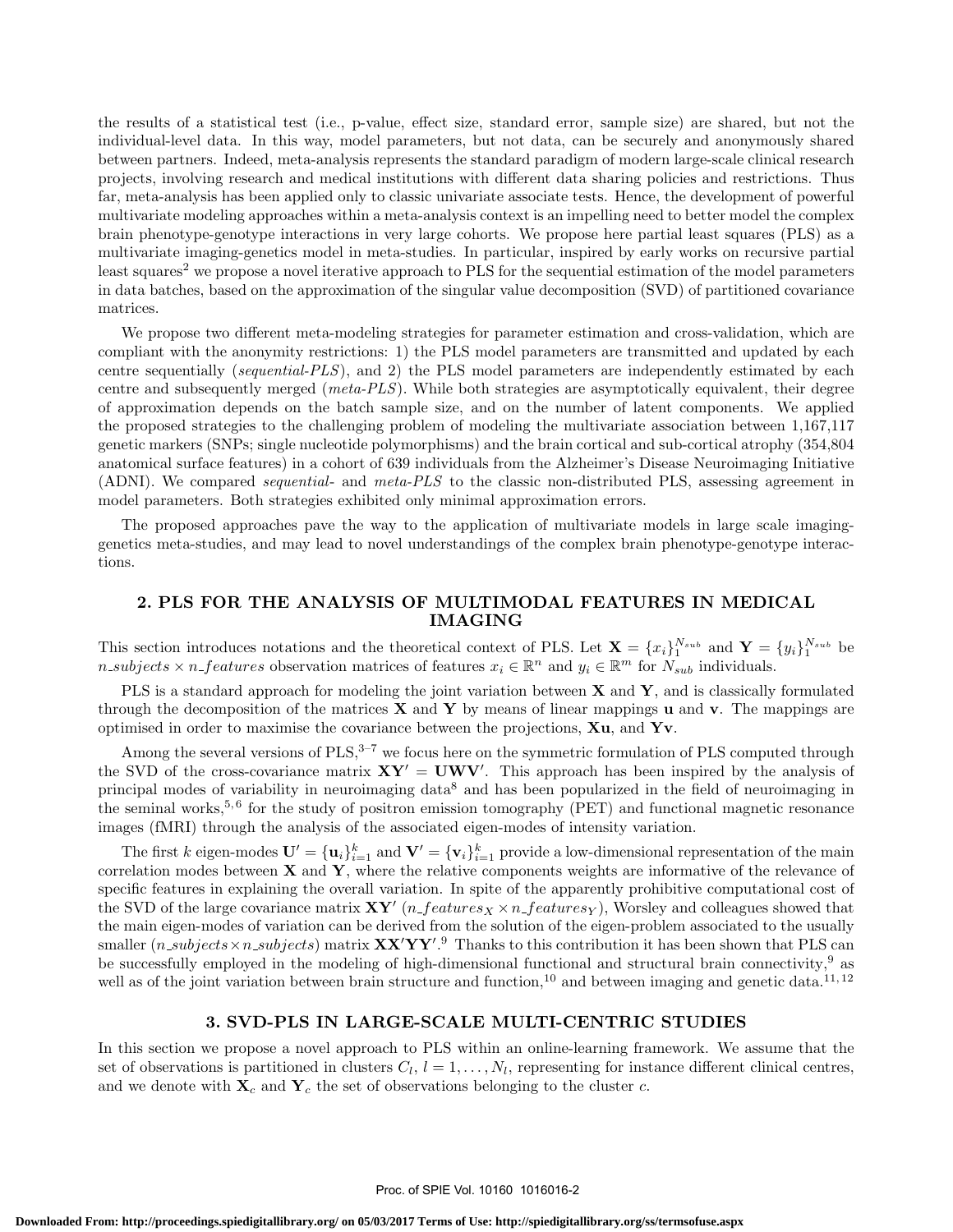

Figure 1. The cross-covariance matrix of partitioned data can be decomposed as the sum of cluster-specific covariances.

We start by noting that, with reference to Figure 1, the global cross-covariance matrix  $C = XY'$  can be decomposed as the sum of cluster-specific covariances:  $XY' = \sum_l X_l Y_l'$ . Therefore, in a meta-analysis context, the estimation of the SVD-PLS model does not require the access to individual data, and can be done by sharing the cross-covariance matrices  $C_l$ . However this operation may be still prohibitive, since the matrices  $C_l$  are as well of dimension  $n_f$ eatures $\chi \times n_f$  features $\chi$ , therefore usually very large. However, this limitation can be overcome by replacing the matrices  $\mathbf{X}_l \mathbf{Y}_l'$  by their approximation via SVD decomposition:  $\mathbf{X}_l \mathbf{Y}_l' = \mathbf{U}_l \mathbf{W}_l \mathbf{V}_l'$ , and thus by sharing only the first  $k_l$  eigen-vectors  $\mathbf{u}_i^{(l)}$  and  $\mathbf{v}_i^{(l)}$ , along with the respective eigen-values  $\{w_i^{(l)}\}$ . The subsequent analysis can then be carried on the approximated covariance  $\tilde{C} = \sum_l \mathbf{U}_l \mathbf{W}_l \mathbf{V}_l' \sim \sum_l \mathbf{X}_l \mathbf{Y}_l'$ . It is worth noting that the SVD of the matrix  $\tilde{C}$  does not require the explicit computation of the products  $\mathbf{U}_l \mathbf{W}_l \mathbf{V}'_l$ , which would be computationally cumbersome. Indeed, it is straightforward to show that  $\tilde{C} = \tilde{\mathbf{X}} \tilde{\mathbf{Y}}'$ , where the columns of  $\tilde{\mathbf{X}}$  and  $\tilde{\mathbf{Y}}$  are respectively the components  $\{\mathbf{u}_i^{(l)}\}$ , and  $\{w_i^{(l)}\mathbf{v}_i^{(l)}\}$ ,  $i = 1, \ldots, k_l$ , and  $l = 1, \ldots, N_l$ . In this way the SVD of  $\tilde{C}$  can still be efficiently computed with the approach proposed by Worsley and colleagues.<sup>9</sup>

This numerical scheme motivates the definition of the follwing online-learning approaches to PLS, based on two different learning strategies, and denoted respectively by sequential and meta-PLS.

#### 3.1 Sequential-PLS

In sequential-PLS we start from an initial approximation of the first  $k_0$  eigen-components of the cross-covariance matrix:  $\{ {\bf u}_i^{(0)} \}, \{ {\bf v}_i^{(0)} \},$  and  $\{ w_i^{(0)} \}, i = 1, \ldots, k_0$ . The components are then transmitted to the centre  $C_1$ , and are used to generate the augmented matrices  $\tilde{\mathbf{X}}_1 = [\mathbf{X}_1, \{\mathbf{u}_i^{(0)}\}],$  and  $\tilde{\mathbf{Y}}_1 = [\mathbf{Y}_1, \{w_i^{(0)}\mathbf{v}_i^{(0)}\}].$  The SVD of the crosscovariance matrix  $\tilde{C}_1 = \tilde{\mathbf{X}_1} \tilde{\mathbf{Y}_1}$ thus estimates the updated components  $\{u_i^{(1)}\}, \{v_i^{(1)}\}, \text{and } \{w_i^{(1)}\}, i = 1, \ldots, k_1,$ that are subsequently transmitted to the next centres and updated in an iterative fashion.

This strategy allows at each step to estimate the model parameters by exploiting the data at each centre. The approximation of sequential-PLS arises from the degree of approximation of the transmitted components  $\mathbf{u}^{(l)}$ ,  $\tilde{V}^{(l)}$ , and  $w^{(l)}$  in the factorization of the covariance  $\tilde{C}_l$ , that can be eventually negligible by sharing an adequate number of SVD components.

The drawback of sequential-PLS lies in the necessity of re-estimating the whole model in case of changes occurring at a single centre. A second practical drawback is that the centers have to coordinate themselves or have to be coordinated by a "moderator".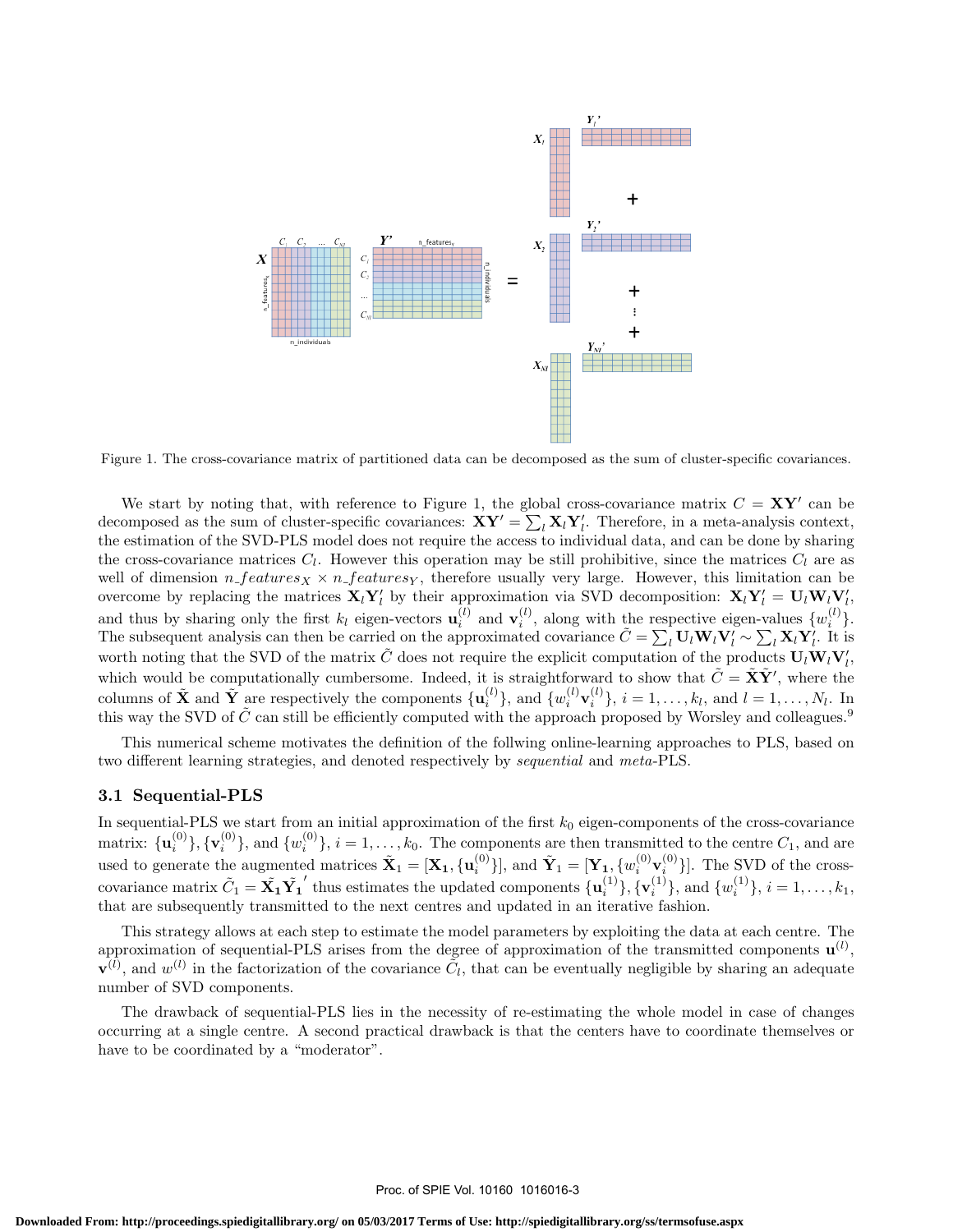|                   | Healthy   | AD.        |
|-------------------|-----------|------------|
| $#$ individuals   | 401       | 238        |
| Sex (% females)   | 49        | 45         |
| <b>MMSE</b>       | 29.1      | 23.2       |
| Education (years) | 16.36     | 15.34      |
| APOE4 (% 0,1,2)   | 72, 26, 2 | 31, 48, 21 |

Table 1. Summary socio-demographic, clinical and genetic information. MMSE: mini-mental state examination.

#### 3.2 Meta-PLS

In meta-PLS each centre  $C_l$  independently estimates the eigen-components  $\{\mathbf{u}_i^{(l)}\}, \{\mathbf{v}_i^{(l)}\},$  and  $\{w_i^{(l)}\}, i=1,\ldots,k_l$ approximating the cross-covariances  $X_i Y'_i$ . The different components are then concatenated to form matrices  $\tilde{\mathbf{X}} = [\{\mathbf{u}^{(l)}\}]$  and  $\tilde{\mathbf{Y}} = [\{w^{(l)}\mathbf{v}^{(l)}\}]$ , and the eigen-components are finally obtained from the SVD of the matrix  $\mathbf{\tilde{X}\tilde{Y}'}$  .

Similarly as in sequential-PLS, the approximation introduced in meta-PLS depends on the approximations made at each centre. However, since the full model is estimated on the joint components in  $\tilde{\mathbf{X}}$  and  $\tilde{\mathbf{Y}}$ , it does not directly exploit the data at each centre.

An advantage of meta-PLS is that it can easily accommodate for eventual changes occurring in a single centre, which can eventually re-transmit the data without affecting the model estimation in the others sites.

## 4. NUMERICAL APPROXIMATION

The quality of the approximation of the proposed strategies clearly depends on the number of eigen-components chosen for approximating the cross-covariance matrix at each site. In what follows the number of eigencomponents is automatically estimated from the set of singular values, in order explain the 90% of the overall variability of the entire data available at each centre.

# 5. MODEL VALIDATION IN A CONTROLLED SETTING: AN IMAGING GENETICS CASE STUDY

We tested the proposed sequential- and meta-PLS strategies in the context of modeling the joint variability in imaging-genetics, in the same application proposed in.<sup>12</sup>

#### 5.1 Data processing

We selected genotype and phenotype data available in the ADNI-1/GO/2 datasets for 639 subjects. At time of imaging/study entry subjects were diagnosed as healthy individuals (N=401), and Alzheimer patients (N=238). Summary socio-demographic, clinical and genetic information are available in Table 1.

The imaging phenotype consisted of the individuals' baseline brain cortical thickness maps estimated by Freesurfer,<sup>13</sup> and the bilateral radial thickness maps for hippocampi and amygdalae.<sup>14</sup> The imaging component comprises 327,684 cortical and 27,120 subcortical features per subject. These raw thickness values were normalised by covarying for age, total intracranial volume, and sex. Subsequently, data were standardised by group-wise mean and standard deviation computed in the pooled group of healthy and AD individuals.

Genotype data (Illumina Human610-Quad BeadChip for ADNI-1, and Illumina Human Omni Express for ADNI-2/GO) was downloaded from the ADNI website and preprocessed with PLINK.<sup>15</sup> Standard quality control (QC) parameters were used to filter SNPs: Minor Allele Frequency (MAF) < 0.01, Genotype Call Rate <95% and Hardy-Weinberg Equilibrium  $< 1 \times 10^{-6}$ . Finally, SNPs passing QC were imputed to the HapMap III reference panel and further quality controlled to keep only high quality imputed SNPs (i.e., MAF > 0.01 and imputation quality score  $> 0.3$ ). Missing individual SNPs were replaced by the group-wise median. The genotype features consisted in the individuals' minor allele counts for each of the resulting 1,167,126 SNPs in chromosomes 1 to 22. The resulting allele counts were finally standardised by group-wise mean and standard deviation computed in the pooled group of healthy and AD individuals.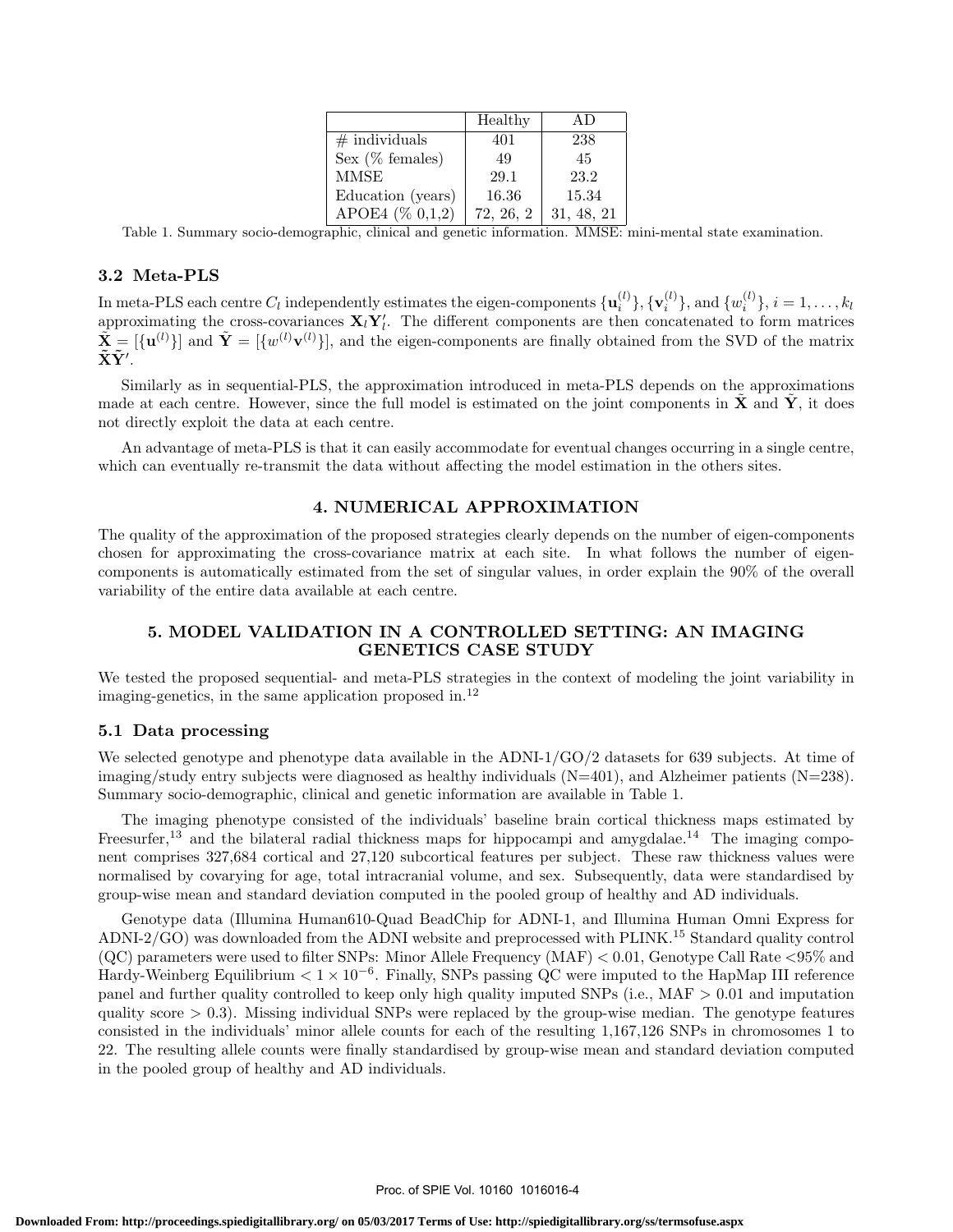

Figure 2. Average (top) and standard deviation (bottom) for the dot product between the components estimated with sequential- and meta-PLS, and the components estimated with the classic non-distributed PLS. Both strategies lead to minimal deviation from the benchmark.

# 5.2 Statistical analysis

The data was randomly partitioned in two non-overlapping groups (each of size n= 319) in order to simulate independent centres. Within this simulated setting, sequential- and meta-PLS were applied to estimate the respective model parameters. The results were compared to those obtained with the classic non-distributed PLS, in terms of dot-product between eigen-components (which quantifies the angle between the spanned eigenspaces), and of the absolute feature-wise error between the components weights, measured as  $\Sigma_i \frac{|w_i| - |\tilde{w}_i|}{|w_i|}$  $\frac{|v_i| - |w_i|}{|w_i|}$ , where  $w_i$  and  $\tilde{w}_i$  are features for respectively non-distributed and online PLS schemes. The assessment was performed on the first 5 principal eigen-components, and the whole procedure was repeated 50 times with varying data partitions.

# 6. RESULTS: COMPONENT STABILITY

Figure 2 shows the component-wise dot-product between the proposed strategies and the non-distributed PLS, averaged across folds. For all the considered cases the product matrix is diagonal, to indicate that both sequentialand meta-PLS lead to negligible deviations from the benchmark. Nevertheless, the variability introduced by meta-PLS is slightly higher. The approximation quality of the proposed online-learning schemes is confirmed by the feature-wise absolute error between components weights shown in the boxplots of Figure 3. Errors are generally of small magnitude, and increase for the higher components. In particular, sequential-PLS generally leads to slightly better approximation than meta-PLS.

On average 282 components were estimated at each centre in order explain 90% of the overall local variability.

# 7. CONCLUSIONS

In this work we explored an innovative approach to multivariate modeling in a meta-analysis context. We showed that classical SVD-PLS can be naturally extended to online-learning schemes by leveraging on simple algebraic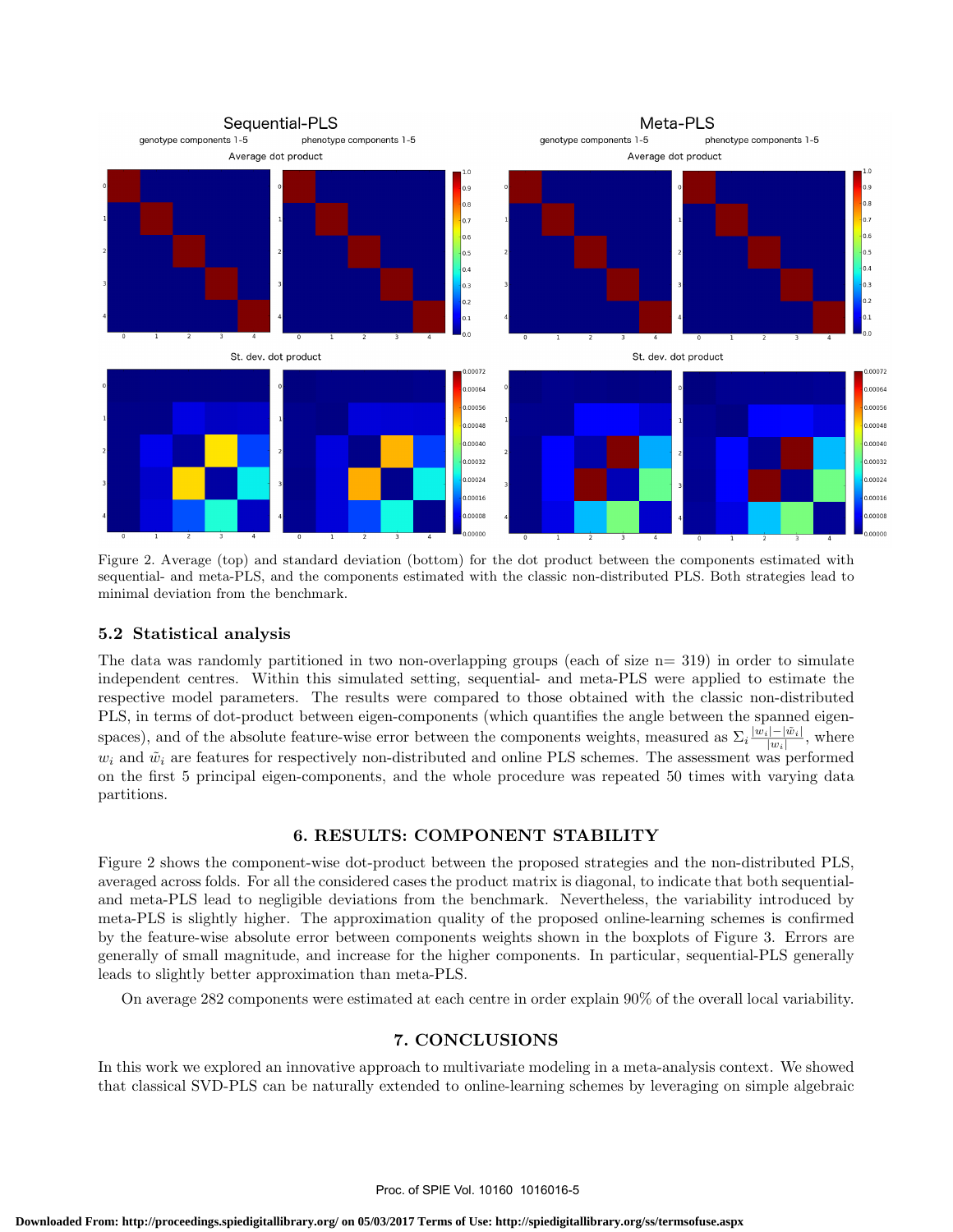

Figure 3. Absolute feature-wise error between the components weights estimated with sequential- and meta-PLS and with the classic non-distributed PLS. Both strategies lead to minimal differences with respect to the benchmark.

properties of partitioned covariance matrices. We compared two different modeling strategies (sequential- and meta-PLS) to the classic non-distributed PLS. We show that the methods have great promise for our target application, imaging genetics. In a preliminary study of 639 subjects from the ADNI dataset with over  $10^5$  brain MRI-based imaging features and  $10^6$  genetic variants, we are able to demonstrate good convergence properties of both meta-PLS and sequential-PLS. Indeed, the approximation errors, as measured by overall PLS component compatibility, are negligible, while the individual feature weight error remains within 3%. This is a remarkable consistency in a dataset with thousands of times more features than subjects. The proposed approaches thus pave the way to the application of multivariate models in large scale imaging-genetics meta-studies, and may lead to novel understandings of the complex brain phenotype-genotype interactions. To date, there have been many successful Genome-Wide Association (GWAS), or mass-univariate studies, relying on meta-analysis. For a number of practical reasons, the latter has become the Modus Operandi of large genetics consortia, even beyond brain imaging. Yet, we are not aware of any multi-centre meta-analytic studies using multivariate techniques, such as PLS. Our approach has tremendous potential to lead to new discoveries of associations between brain imaging phenotypes and common genetic variants, particularly where multi-SNP and multi-phenotype interactions are at play.

The accuracy of the proposed schemes critically depends on the low-rank approximation at each centre. Extensions of this work will aim at investigating the relationship between the number of components shared by each centre and the overall model approximation. Another important point that will be tackled in future studies concerns the study of online cross-validation schemes for estimating confidence intervals for sequentialand meta- PLS parameters. This aspect is critical for the inference and interpretation of modeling results in imaging-genetics studies.

There is an analogy between the proposed approach and the recent group-PCA method proposed in fMRI analysis.<sup>16</sup> In both cases we aim at an approximation of the overall covariance matrix by serial updates of